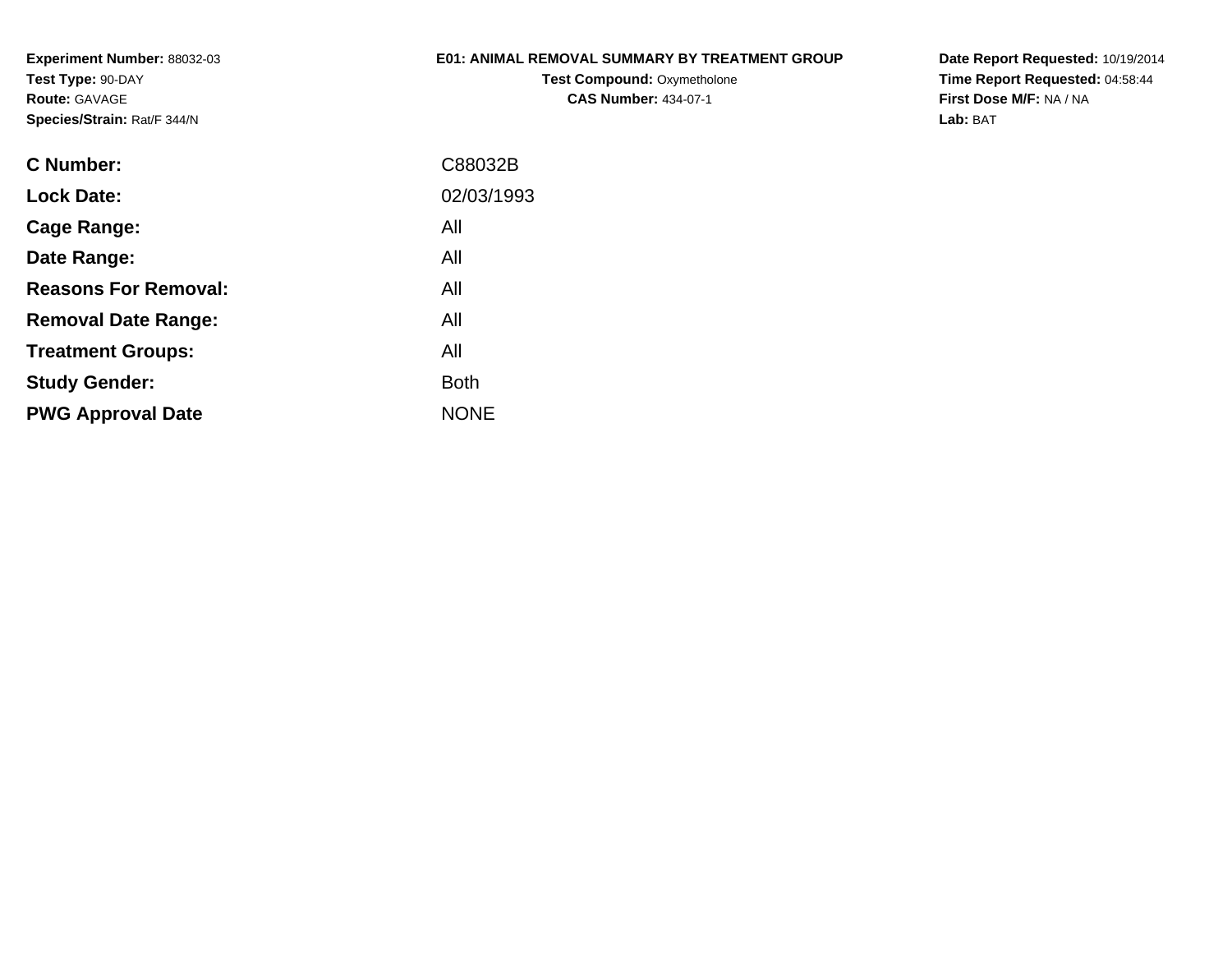## **E01: ANIMAL REMOVAL SUMMARY BY TREATMENT GROUP**

**Test Compound: Oxymetholone CAS Number:** 434-07-1

|          |                  |                                  |                         | <b>MALE</b>                  |
|----------|------------------|----------------------------------|-------------------------|------------------------------|
|          | <b>TREATMENT</b> | <b>Dosing</b><br><b>Accident</b> | <b>Natural</b><br>Death | Terminal<br><b>Sacrifice</b> |
| 0 MG/KG  |                  | 0                                | 0                       | 10                           |
| 80 MG/KG |                  | 0                                | 0                       | 10                           |
| 160      | MG/KG            | 0                                | 0                       | 10                           |
| 315      | MG/KG            | 0                                | 0                       | 10                           |
| 625      | MG/KG            | 0                                |                         | 9                            |
| 1250     | MG/KG            | 0                                |                         | 9                            |
|          | <b>TOTAL</b>     | 0                                | $\sqrt{2}$              | 58                           |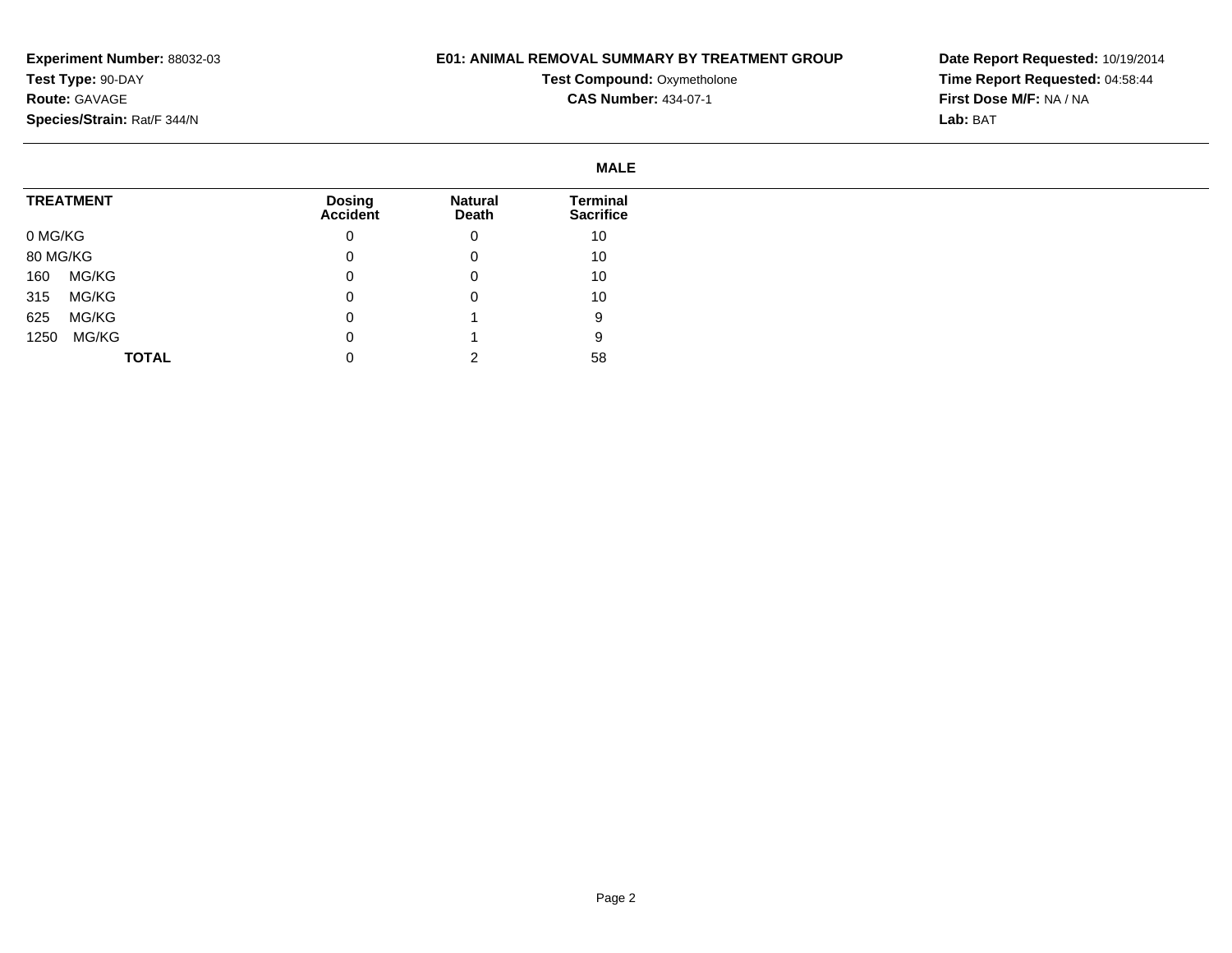### **E01: ANIMAL REMOVAL SUMMARY BY TREATMENT GROUP**

**Test Compound:** Oxymetholone**CAS Number:** 434-07-1

\*\*\*END OF MALE DATA\*\*\*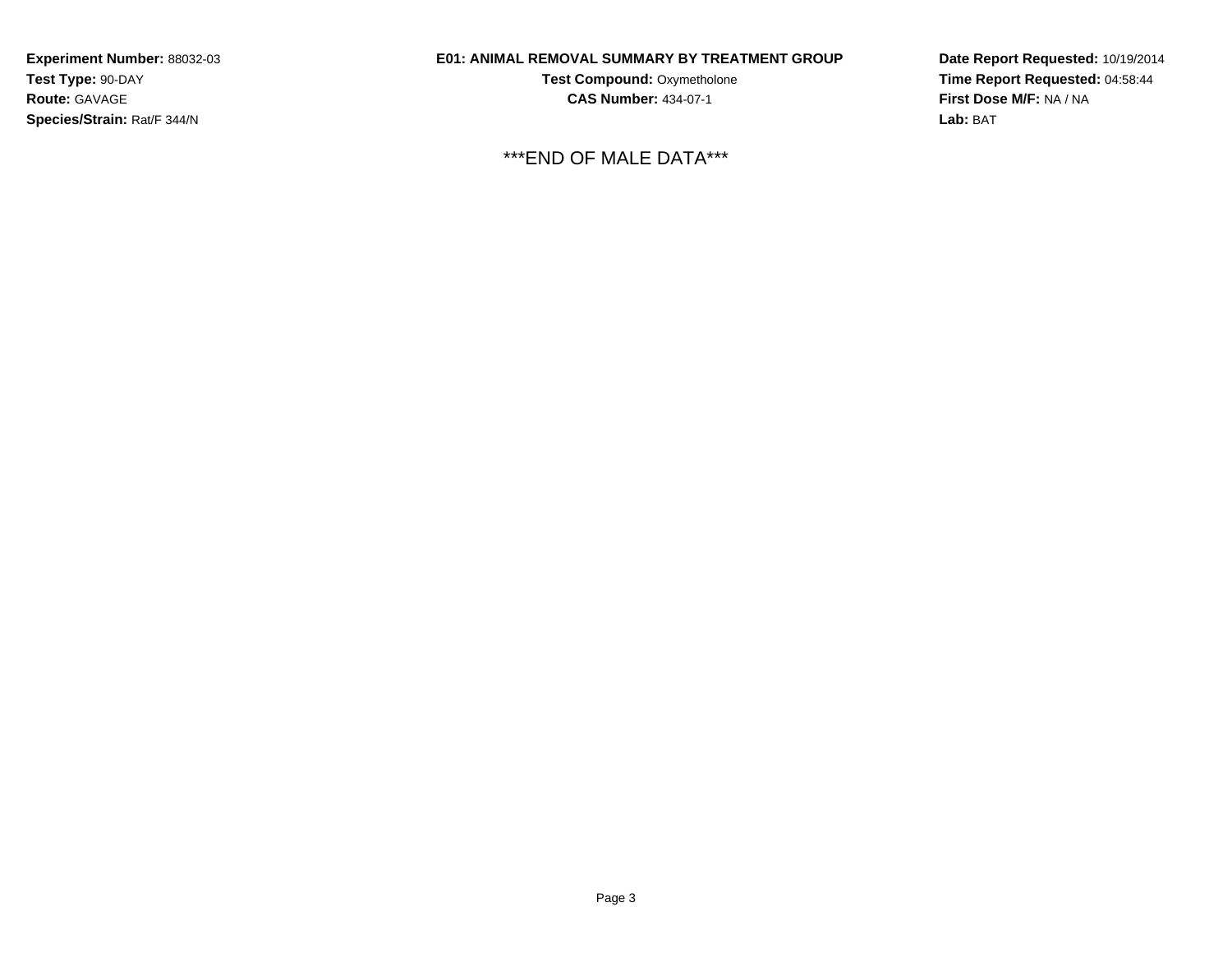## **E01: ANIMAL REMOVAL SUMMARY BY TREATMENT GROUP**

**Test Compound: Oxymetholone CAS Number:** 434-07-1

| <b>FEMALE</b>    |                                  |                                |                              |  |  |
|------------------|----------------------------------|--------------------------------|------------------------------|--|--|
| <b>TREATMENT</b> | <b>Dosing</b><br><b>Accident</b> | <b>Natural</b><br><b>Death</b> | Terminal<br><b>Sacrifice</b> |  |  |
| 0 MG/KG          | 0                                | 0                              | 10                           |  |  |
| 80 MG/KG         | 0                                | O                              | 10                           |  |  |
| MG/KG<br>160     | 0                                | 0                              | 10                           |  |  |
| MG/KG<br>315     | 0                                | 0                              | 10                           |  |  |
| MG/KG<br>625     | 0                                |                                | 10                           |  |  |
| MG/KG<br>1250    |                                  |                                | 9                            |  |  |
| <b>TOTAL</b>     |                                  |                                | 59                           |  |  |